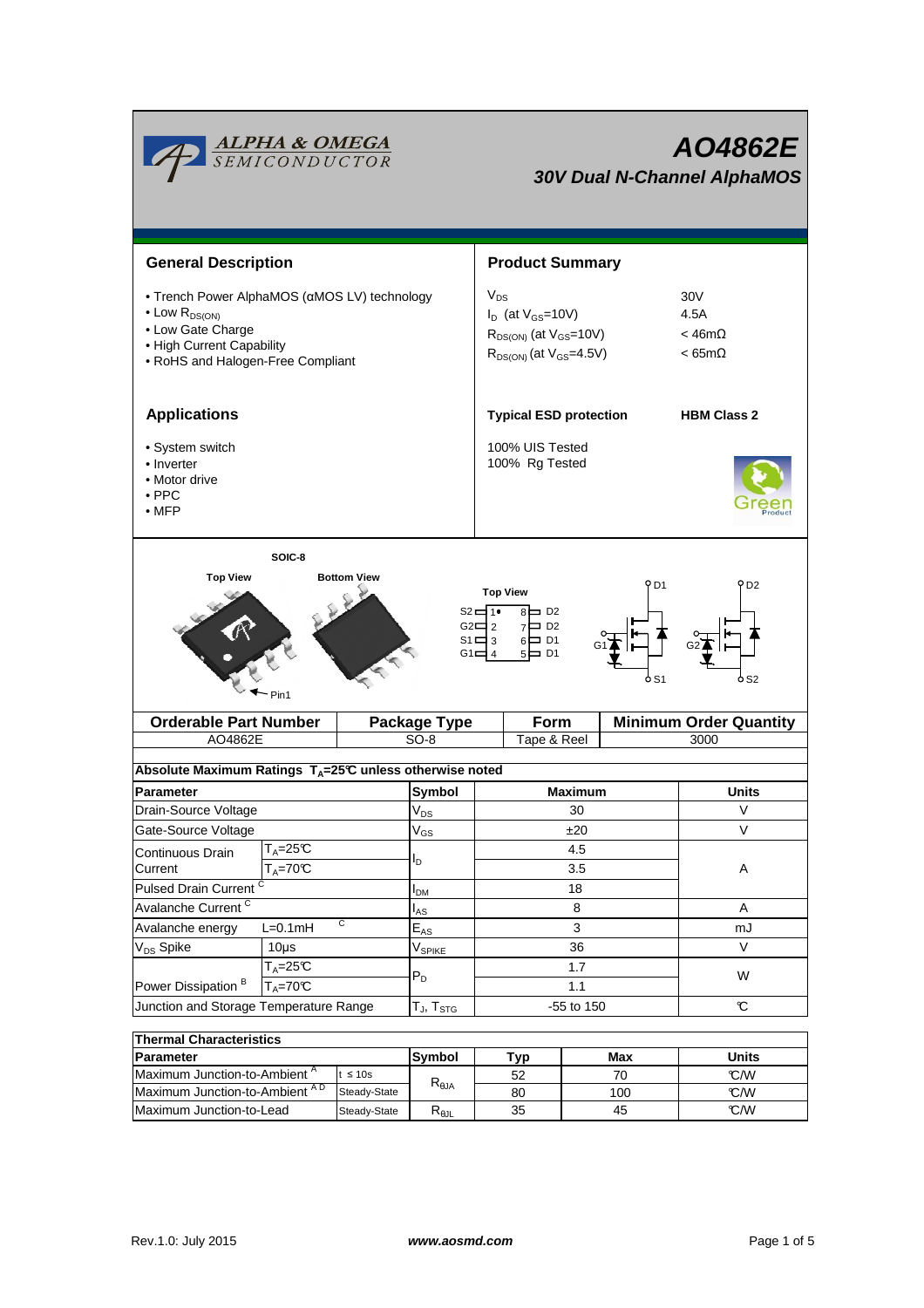

#### **Electrical Characteristics (TJ=25°C unless otherwise noted)**

| <b>Symbol</b>              | Parameter                             | <b>Conditions</b>                                                                         |                       | Min | <b>Typ</b>     | Max | <b>Units</b> |  |
|----------------------------|---------------------------------------|-------------------------------------------------------------------------------------------|-----------------------|-----|----------------|-----|--------------|--|
| <b>STATIC PARAMETERS</b>   |                                       |                                                                                           |                       |     |                |     |              |  |
| <b>BV<sub>DSS</sub></b>    | Drain-Source Breakdown Voltage        | ID=250µA, VGS=0V                                                                          |                       | 30  |                |     | V            |  |
| $I_{DSS}$                  | Zero Gate Voltage Drain Current       | $V_{DS}$ =30V, $V_{GS}$ =0V                                                               |                       |     |                | 1   |              |  |
|                            |                                       |                                                                                           | $T_{J} = 55^{\circ}C$ |     |                | 5   | μA           |  |
| $I_{\rm GSS}$              | Gate-Body leakage current             | $V_{DS} = 0V$ , $V_{GS} = \pm 20V$                                                        |                       |     |                | ±10 | μA           |  |
| $V_{GS(th)}$               | Gate Threshold Voltage                | $V_{DS} = V_{GS}$ , $I_D = 250 \mu A$                                                     |                       | 1.5 | 1.9            | 2.5 | V            |  |
| $R_{DS(ON)}$               | Static Drain-Source On-Resistance     | $V_{gs} = 10V$ , $I_{p} = 4.5A$                                                           |                       |     | 38             | 46  | $m\Omega$    |  |
|                            |                                       |                                                                                           | $T_{\rm J}$ =125°C    |     | 60             | 72  |              |  |
|                            |                                       | $V_{GS} = 4.5V, I_D = 3.5A$                                                               |                       |     | 50             | 65  | $m\Omega$    |  |
| $g_{FS}$                   | <b>Forward Transconductance</b>       | $V_{DS} = 5V$ , $I_D = 4.5A$                                                              |                       |     | 11             |     | S            |  |
| $V_{SD}$                   | Diode Forward Voltage                 | $IS=1A, VGS=0V$                                                                           |                       |     | 0.8            | 1   | V            |  |
| $I_{\rm S}$                | Maximum Body-Diode Continuous Current |                                                                                           |                       |     |                | 2   | A            |  |
|                            | <b>DYNAMIC PARAMETERS</b>             |                                                                                           |                       |     |                |     |              |  |
| $\mathbf{C}_{\text{iss}}$  | Input Capacitance                     | $V_{GS}$ =0V, $V_{DS}$ =15V, f=1MHz                                                       |                       |     | 215            |     | pF           |  |
| $C_{\text{oss}}$           | <b>Output Capacitance</b>             |                                                                                           |                       |     | 35             |     | рF           |  |
| $\mathbf{C}_{\text{rss}}$  | Reverse Transfer Capacitance          |                                                                                           |                       |     | 20             |     | рF           |  |
| $R_{g}$                    | Gate resistance                       | $f = 1$ MHz                                                                               |                       | 1   | 2              | 3   | Ω            |  |
|                            | <b>SWITCHING PARAMETERS</b>           |                                                                                           |                       |     |                |     |              |  |
| $Q_q(10V)$                 | <b>Total Gate Charge</b>              | $V_{GS}$ =10V, $V_{DS}$ =15V, $I_{D}$ =4.5A                                               |                       |     | 4.2            | 10  | nC           |  |
| $Q_g(4.5V)$                | <b>Total Gate Charge</b>              |                                                                                           |                       |     | $\mathcal{P}$  | 6   | nС           |  |
| $\mathbf{Q}_\text{gs}$     | Gate Source Charge                    |                                                                                           |                       |     | 0.55           |     | nC           |  |
| $Q_{gd}$                   | Gate Drain Charge                     |                                                                                           |                       |     | 1              |     | nC           |  |
| $t_{D(on)}$                | Turn-On DelayTime                     | $V_{GS}$ =10V, V <sub>DS</sub> =15V, R <sub>L</sub> =3.33Ω,<br>$R_{\text{GEN}} = 3\Omega$ |                       |     | 3              |     | ns           |  |
| $t_r$                      | Turn-On Rise Time                     |                                                                                           |                       |     | 3              |     | ns           |  |
| $t_{D(off)}$               | Turn-Off DelayTime                    |                                                                                           |                       |     | 16             |     | ns           |  |
| $\mathbf{t}_\text{f}$      | <b>Turn-Off Fall Time</b>             |                                                                                           |                       |     | 2.5            |     | ns           |  |
| $\mathfrak{t}_{\text{rr}}$ | Body Diode Reverse Recovery Time      | $I_F = 4.5A$ , di/dt=500A/ $\mu$ s                                                        |                       |     | 5.5            |     | ns           |  |
| $Q_{rr}$                   | Body Diode Reverse Recovery Charge    | $I_F = 4.5A$ , di/dt=500A/ $\mu$ s                                                        |                       |     | $\overline{7}$ |     | nC           |  |

A. The value of  $R_{\theta JA}$  is measured with the device mounted on 1in<sup>2</sup> FR-4 board with 2oz. Copper, in a still air environment with T<sub>A</sub> =25°C. The value in any given application depends on the user's specific board design.

B. The power dissipation  ${\sf P}_{\sf D}$  is based on  ${\sf T}_{\sf J(MAX)}$ =150 $^\circ\,$  C, using  $\leqslant$  10s junction-to-ambient thermal resistance.

C. Repetitive rating, pulse width limited by junction temperature  $T_{J(MAX)}$ =150°C. Ratings are based on low frequency and duty cycles to keep

initialT $_{J}$ =25°C.

D. The R<sub>eJA</sub> is the sum of the thermal impedance from junction to lead R<sub>eJL</sub> and lead to ambient.<br>E. The static characteristics in Figures 1 to 6 are obtained using <300µs pulses, duty cycle 0.5% max.<br>F. These curves ar 2oz. Copper, assuming a maximum junction temperature of  $T_{J(MAX)}$ =150°C. The SOA curve provides a single pulse rating.

THIS PRODUCT HAS BEEN DESIGNED AND QUALIFIED FOR THE CONSUMER MARKET. APPLICATIONS OR USES AS CRITICAL COMPONENTS IN LIFE SUPPORT DEVICES OR SYSTEMS ARE NOT AUTHORIZED. AOS DOES NOT ASSUME ANY LIABILITY ARISING OUT OF SUCH APPLICATIONS OR USES OF ITS PRODUCTS. AOS RESERVES THE RIGHT TO IMPROVE PRODUCT DESIGN, FUNCTIONS AND RELIABILITY WITHOUT NOTICE.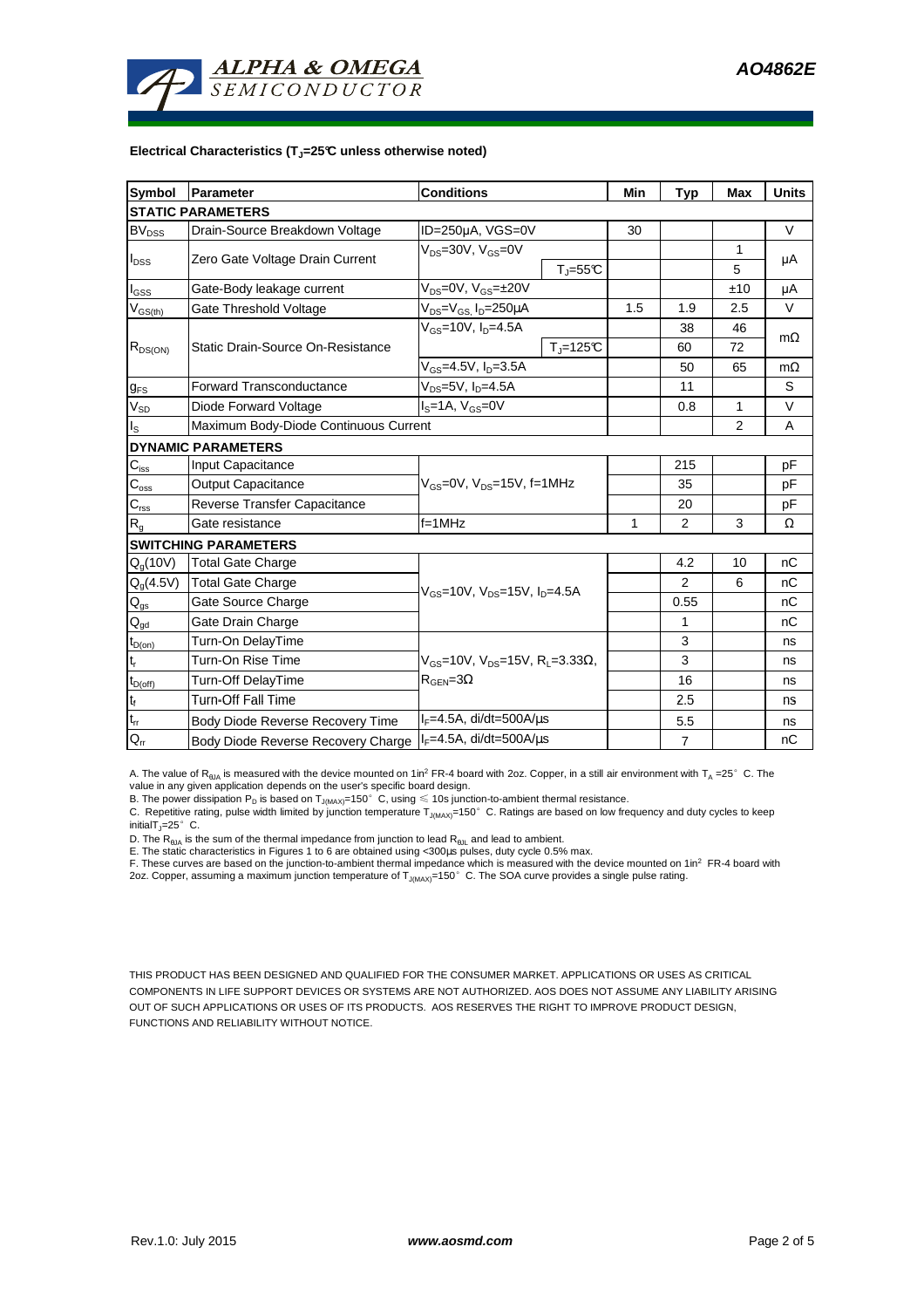

## **TYPICAL ELECTRICAL AND THERMAL CHARACTERISTICS**

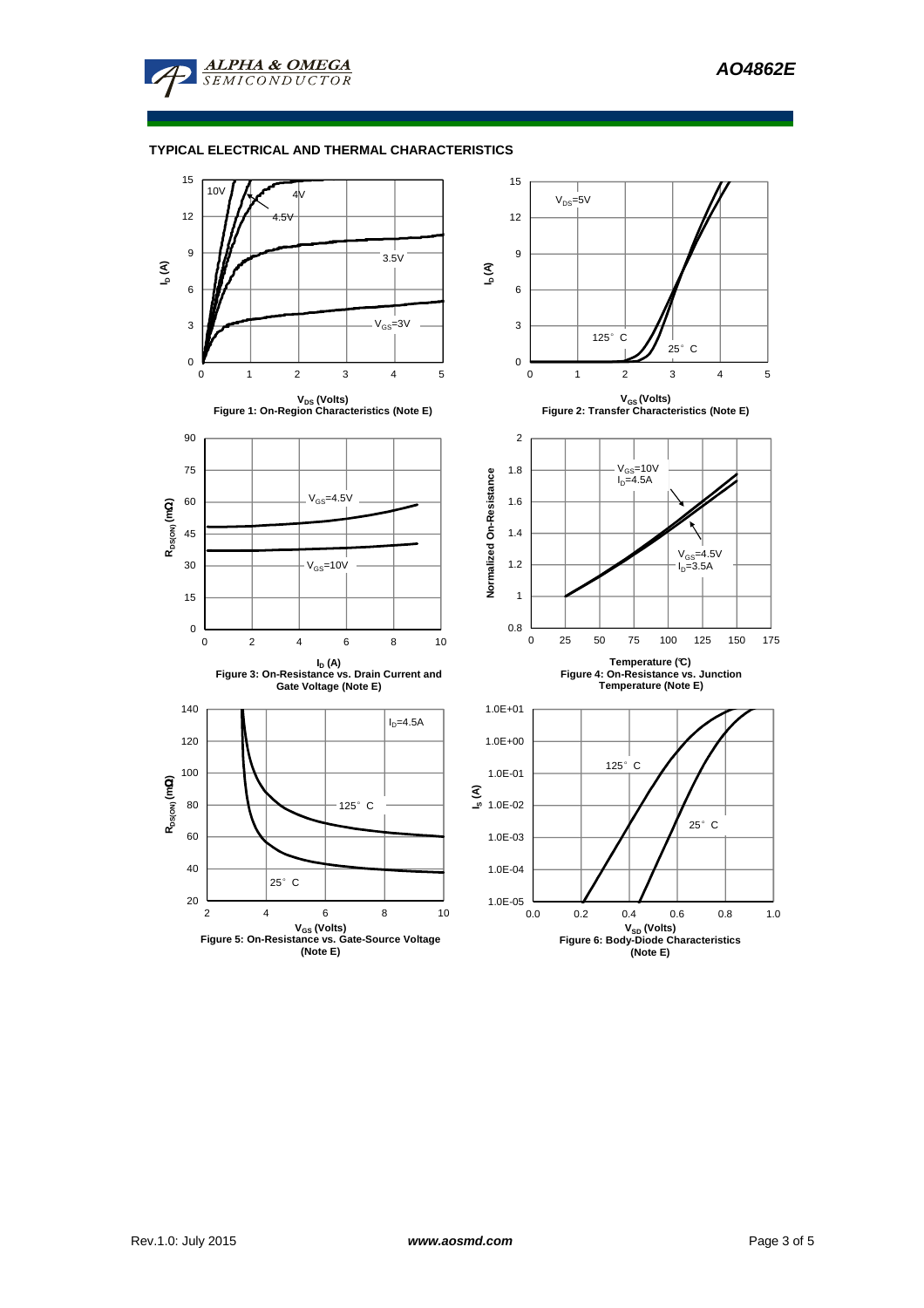

#### **TYPICAL ELECTRICAL AND THERMAL CHARACTERISTICS**